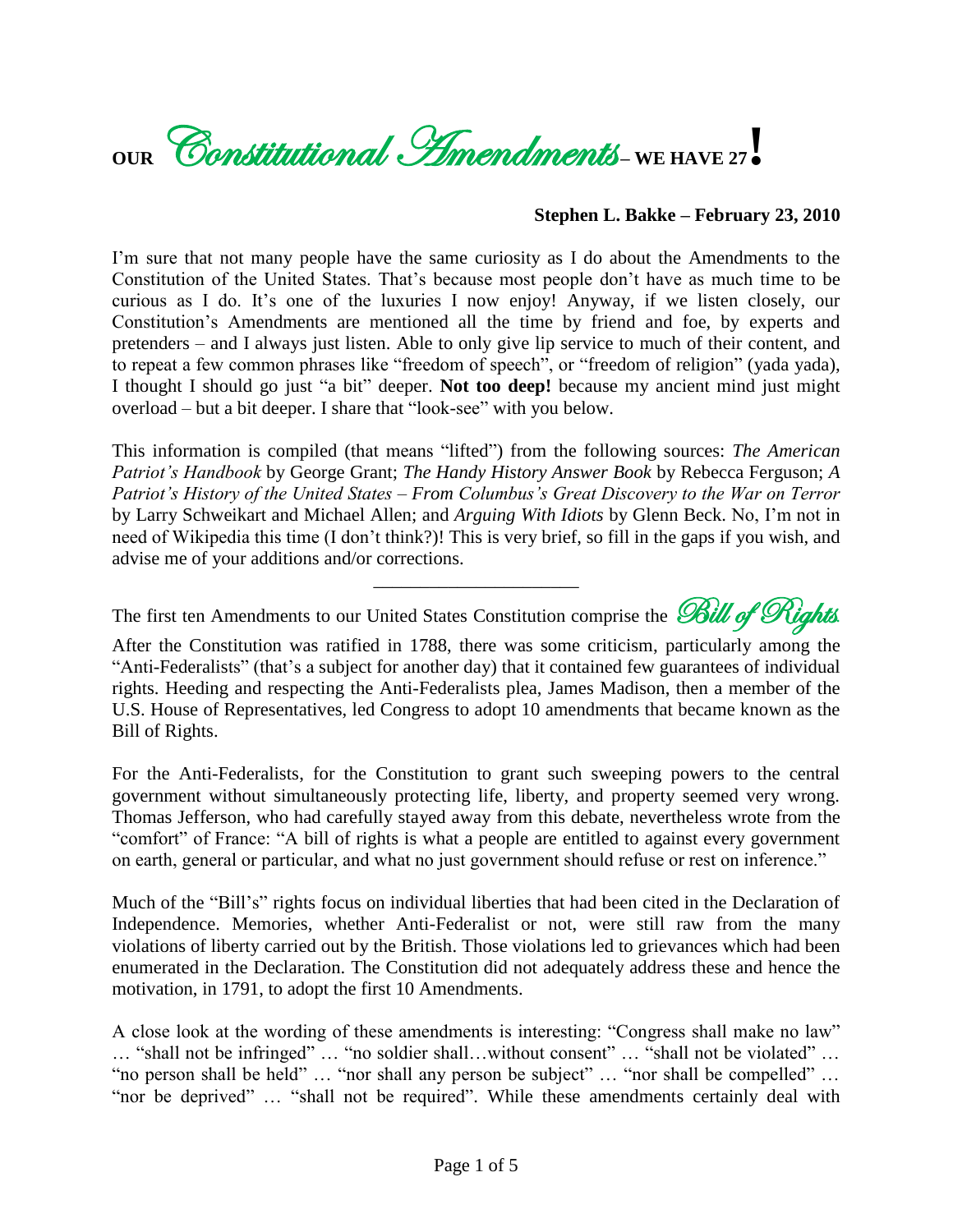individual rights, these words demonstrate that the framers intended them as absolute limitations on the power of government. Some suggest that in retrospect, these should have been described as the Bill of Limitations on government to avoid the perception that the rights were granted by government in the first place. (This last interpretation suggests a question, the answer to which demonstrates a major schism between liberal and conservative thought – i.e. Does the federal government grant rights and is it their job to fulfill/guarantee certain of those rights? – SB)

Finally, it is the job of the Supreme Court to decide whether a law impinges upon the liberties listed in, **or implied by**, the Bill of Rights. The "hard part" of this responsibility is to determine what rights are "implied."

**Amendment** One  $\sim$  1791 – Proclaims the freedoms of religion, speech, press, and peaceful assembly – This is a much debated amendment – For example, we have come up with the concept of "separation of church and state" – We must not interpret this as "Freedom from religion" – I"m most comfortable with the interpretation that religions are protected FROM the state, and not vice-versa.

**Amendment Two**  $\sim$  1791 – Declares the right to keep and bear arms – Let me just add Thomas Jefferson"s famous observation/warning: "When governments fear the people, there is liberty. When the people fear the government, there is tyranny."

*Amendment Three* ~ 1791 – Forbids peacetime quartering of soldiers in private dwellings without the owners' consent – This doesn't often come up for debate, at least not recently, so relax!

*Hmendment Four -* 1791 – Forbids unreasonable searches and seizures – It appears that "W" and President Obama are not far apart on this issue, particularly as it applies to national security monitoring and implementing policy.

*Amendment Five* ~ 1791 – Individuals are protected from mandatory selfincrimination, requires criminal indictment only be handed down by a grand jury, prohibits double jeopardy, and also defends private property from confiscation for public use without just compensation – We are all familiar with the phrase "I take the fifth" which comes from this amendment – But the issues surrounding public confiscation of property, e.g. condemnation for public purpose, are much more complicated.

**Amendment (Six –** 1791 – Guarantees a speedy and fair trial, an impartial jury, and the right to counsel – This has become more and more inapplicable/unenforceable as our court system becomes more and more complex and as we deal with the complicating factor of frivolous lawsuits.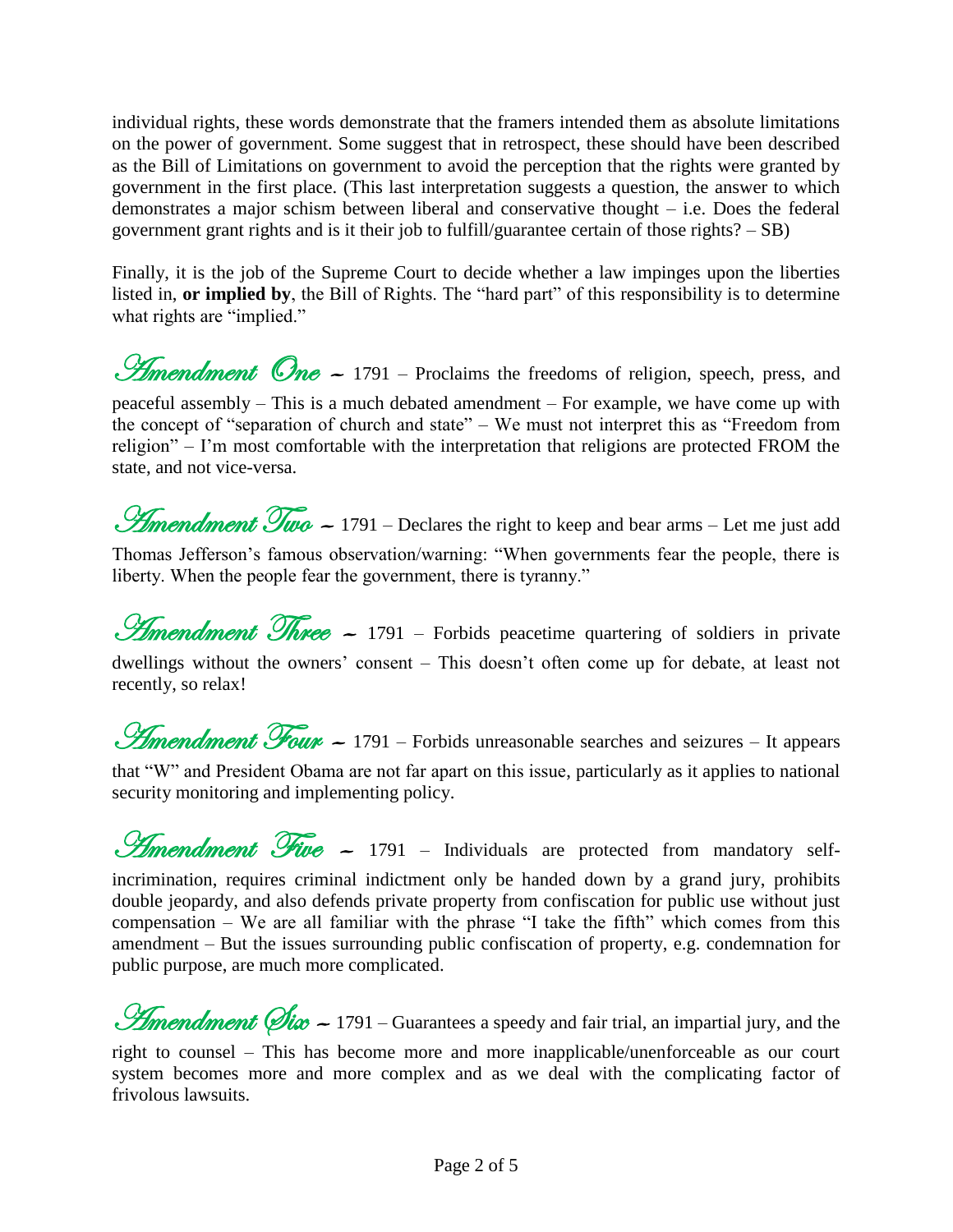*Hmendment (Seven ~* 1791 – Guarantees trial by jury – I can't add much here – It seems to still apply in all the ways it was intended.

*Amendment Cight -* 1791 – Prohibits excessive bail, excessive fines, and cruel and unusual punishment  $-$  I agree with all the words, but what do they really mean in today's world?

**Amendment Nine - 1791** – States simply and un-specifically that just because a right

is not enumerated in the Constitution, does not mean that the people do not retain that right – Some of our founders did not want to include a "Bill of Rights" in the Constitution for fear that if certain rights were specified, then the people could be denied other rights that were not specifically listed – This amendment was therefore a compromise.

**Amendment Ten -** 1791 – Relinquishes to the state governments those powers the Constitution did not expressly grant the federal government or deny the states, thereby limiting the power of the federal government to that which is granted in the Constitution  $-$  My best comment to add to this comes from a quote from my chief political advisor, son Jason who wrote this to me recently: "In practice, the Constitution is not 'what it says' or 'what we want it to say'; the Constitution is what the Supreme Court **SAYS IT IS***.* The fact is the Supreme Court has continually and dramatically eroded states rights and the idea of limited federal government."

So ends the Bill of Rights. **\_\_\_\_\_\_\_\_\_\_\_\_\_\_\_\_\_\_\_\_\_\_**

**Amendment Eleven -** 1798 - Declares that U.S. federal courts cannot try any case brought against a state by a citizen of another state or country – I have nothing to add to that.

 $\mathscr{L}$ mendment  $\mathscr{T}$ welve  $\sim$  1804 – Revises the presidential and vice presidential election rules such that members of the electoral college vote for one person as president and for another

as vice president – Previously, the electors simply voted for two men and the one with the most votes was the president, and the other became vice president – Makes sense to me!

*Amendment Thirteen -* 1865 – Prohibits slavery – For me, this is one of the most important of the amendments (sounds trivial just to say that) – Suffice it to say that it took 78 years and the deaths of 618,000 people during the Civil War to get to the end of that sad part of our history.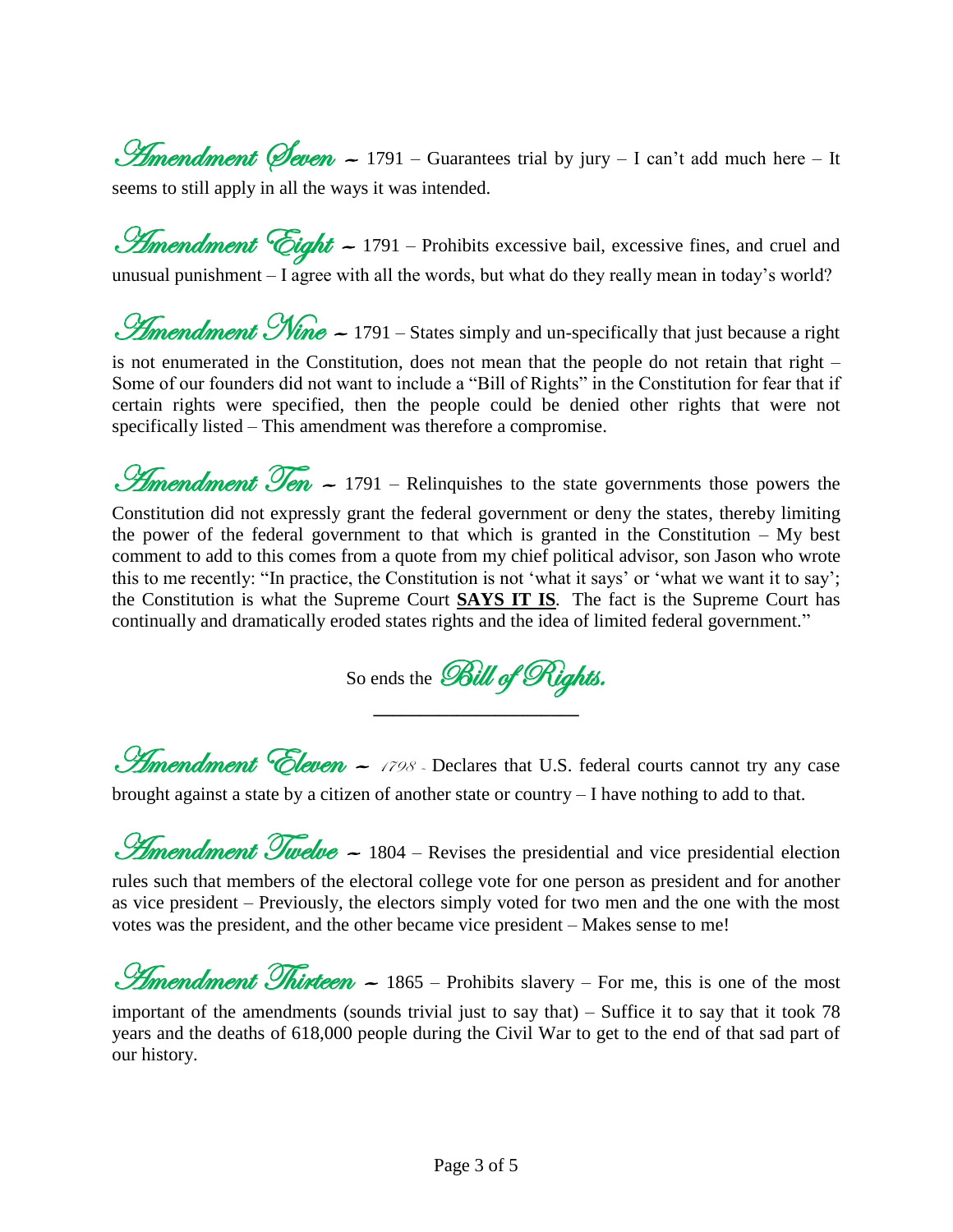**Amendment Fourteen ~** 1868 – Defines U.S. citizenship and gives all citizens equal protection under the law, and forbids states from denying equal rights to any person – Made former slaves citizens of the U.S. and the state where they lived – A wonderful but complicated idea as we found while litigating issues contested under the "equal protection" clause.

*Amendment Fifteen ~* 1870 – Extends suffrage to black men – The wording proclaims the right of a U.S. citizen to vote and that right will not be denied or abridged by the U.S. or any state on the basis of race, color, or previous condition of servitude – They forgot age but covered that 101 years later with the  $26<sup>th</sup>$  Amendment.

*Hmendment Øixteen* ~ 1913 – Authorizes a federal income tax – Many very conservative friends would attribute this to the "ultra-progressive" policies of Woodrow Wilson and his minion – I'm not convinced we didn't need to do this, eventually, in some form (don't hate me for that).

*Amendment (Seventeen ~* 1913 – Provides for the direct election of senators by the people – Prior to this, state legislators elected their senators – OK, but I want to explore this issue later – I'm not yet sure this amendment was a good idea.

*Amendment Cighteen ~* 1919 - Makes prohibition legal – In effect this made the manufacture and distribution of alcohol illegal – A mute point because of the  $21<sup>st</sup>$  Amendment.

**Amendment Nineteen - 1920** – Grants women the right to vote – Sounds great!

**Amendment Twenty -** 1933 - Changes congressional terms and the date of the presidential inauguration so that these individuals take office closer to the date of their election – No argument from me.

**Amendment Twenty One - 1933** – Repeals prohibition which was legalized by the 18<sup>th</sup> Amendment – Fine with me.

*Amendment Twenty Two ~* 1951 – Limits presidential tenure to two terms – Additionally, a President can hold office for no more than 10 years, two as an unelected president and two terms as an elected president – Cool! But remember this was enacted after the death of a very popular president: Franklin Roosevelt who was elected to four terms as president – maybe he wasn"t as popular as we thought.